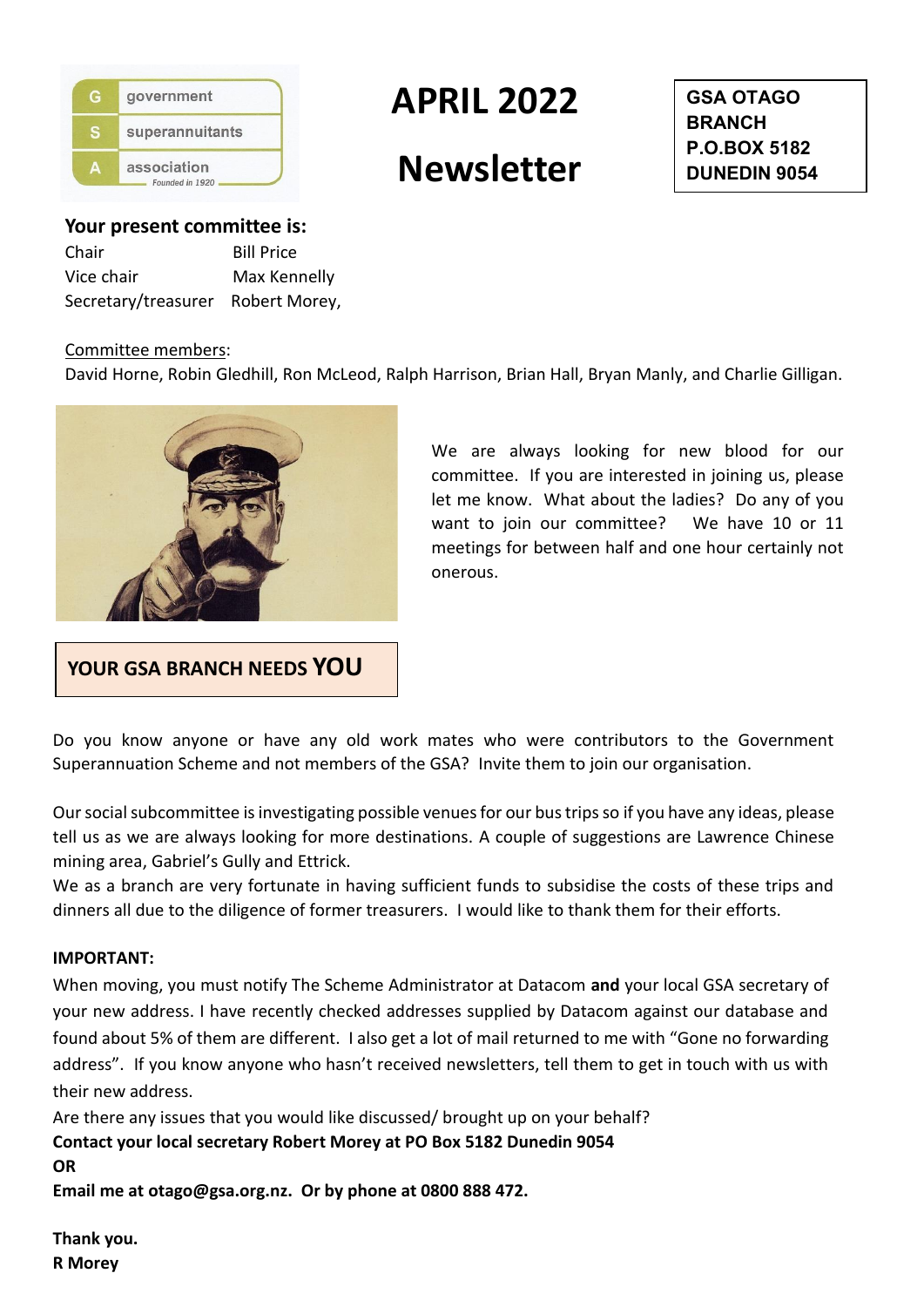### **BUS TRIP**

Our bus trip held in February this year was to the Hayes Engineering works at Oturehura. We had 19 members on the bus trip and was thoroughly enjoyed by all. One of our number had a medical event at the engineering works but thankfully they were checked out by the St John ambulance from Ranfurly and found to be OK. I have sent our thanks to those two organisations for their care of our member.

### **AGM LUNCH**

Our annual AGM lunch will be held on Wednesday the 25<sup>th of</sup> May 2022 at the Otago Golf Club in Balmacewen Rd as in the past. Please be seated by 12pm. Cost will be \$25 per person.

#### **BANKING CHANGES**

**As you may be aware we are no longer able to accept cheques. Please use internet or phone banking to deposit money into our account:**

**Government Superannuitants Association Otago Branch Westpac 03 0903 0379891 00**

**If you don't have either of internet/phone banking, go into your branch and ask them to help you.**

**When paying this way, it is important that the return slips on page 4 are mailed back to me or scanned/photographed then emailed to me. I use these for auditing purposes and contact details checking.**

**Thank you.**

## **Important Phone Numbers and Addresses**

| Name                    | Phone       | Email                      | Postal address  |
|-------------------------|-------------|----------------------------|-----------------|
| <b>GSF Datacom</b>      | 0800 654731 | gsf@datacom.co.nz          | PO Box 3614     |
|                         |             |                            | Wellington 6140 |
| <b>NPF Datacom</b>      | 0800 628776 | npfenquiries@datacom.co.nz | PO Box 1036     |
|                         |             |                            | Wellington 6140 |
|                         |             |                            |                 |
| <b>GSF Authority</b>    | 04 4996999  |                            | PO Box 3390     |
|                         |             |                            | Wellington 6140 |
|                         |             |                            |                 |
| PSA Holiday Homes       | 0800 103090 | holidayhomes@psa.org.nz    |                 |
|                         |             |                            |                 |
| <b>Marram Community</b> | 04 8012920  |                            | PO Box 24006    |
| Trust (Ex Post Office   |             |                            | Wellington 6142 |
| staff only)             |             |                            |                 |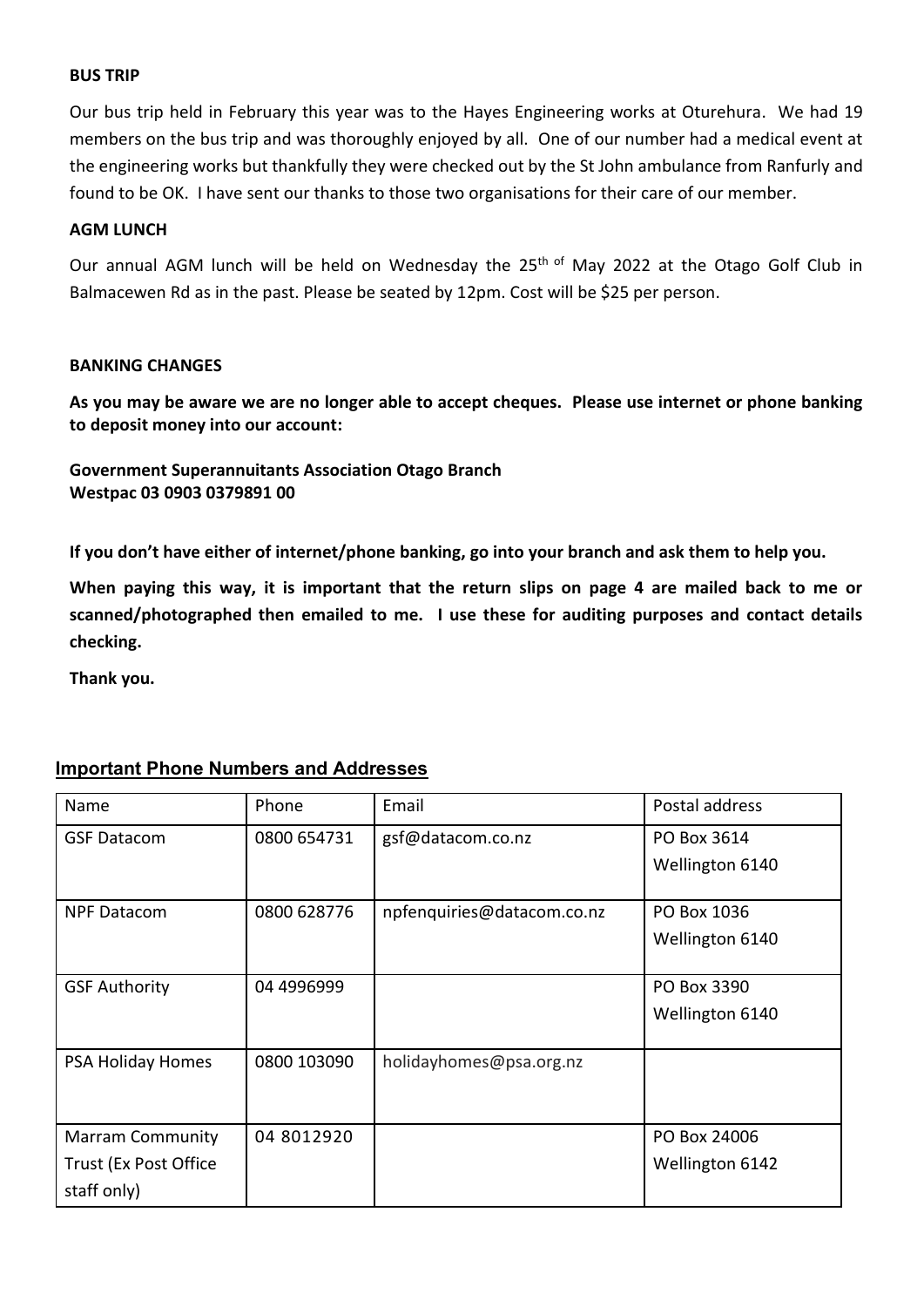

Hayes Historical Engineering works and our guide Ken.

> Some of our members being educated on how the works was operated.

> > Historic Hayes Homestead at Oturehua

Some photos from our recent bus trip to the Hayes Historic Engineering works at Oturehua Central Otago.